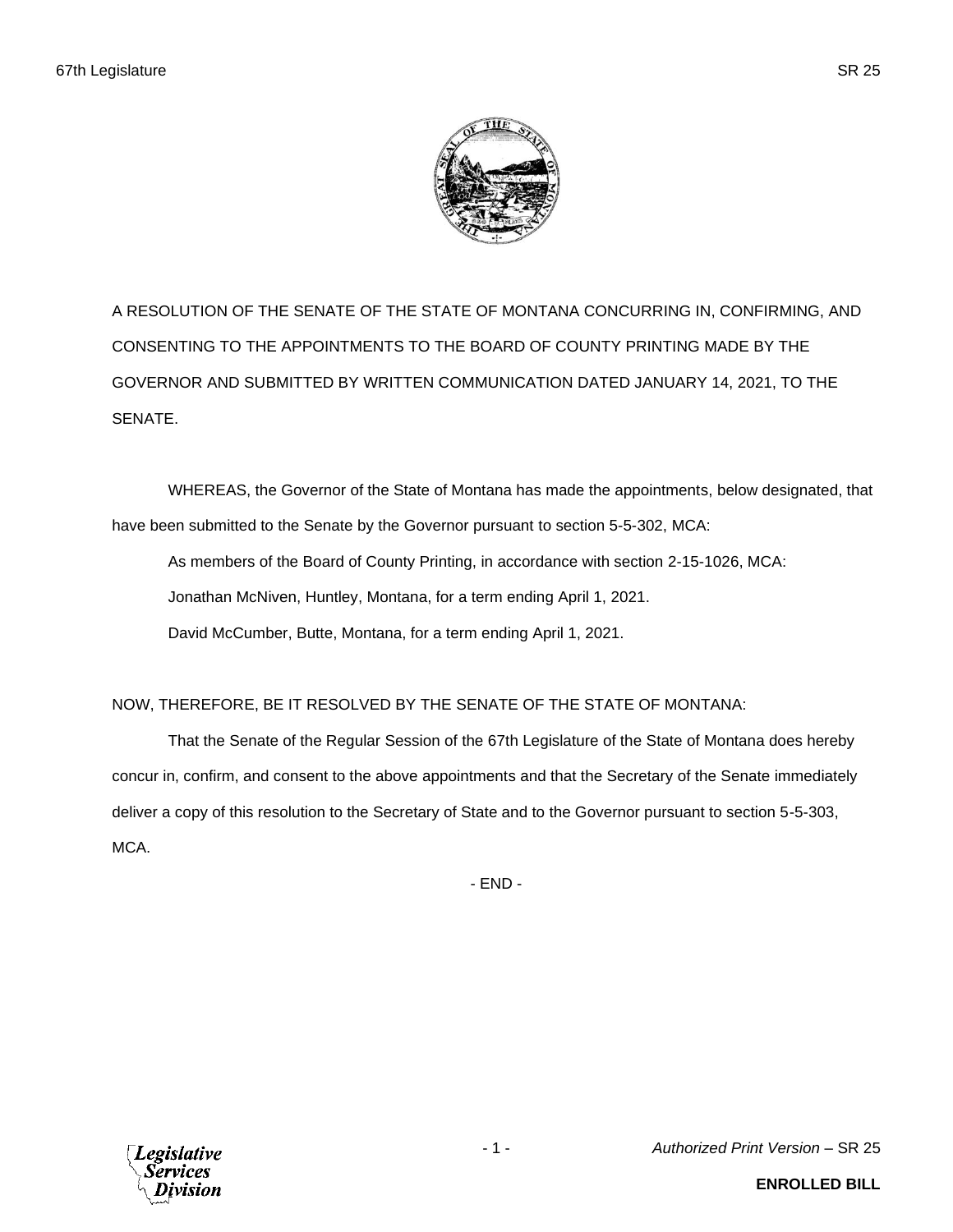## SENATE RESOLUTION NO. 25

INTRODUCED BY D. KARY

A RESOLUTION OF THE SENATE OF THE STATE OF MONTANA CONCURRING IN, CONFIRMING, AND CONSENTING TO THE APPOINTMENTS TO THE BOARD OF COUNTY PRINTING MADE BY THE GOVERNOR AND SUBMITTED BY WRITTEN COMMUNICATION DATED JANUARY 14, 2021, TO THE SENATE.